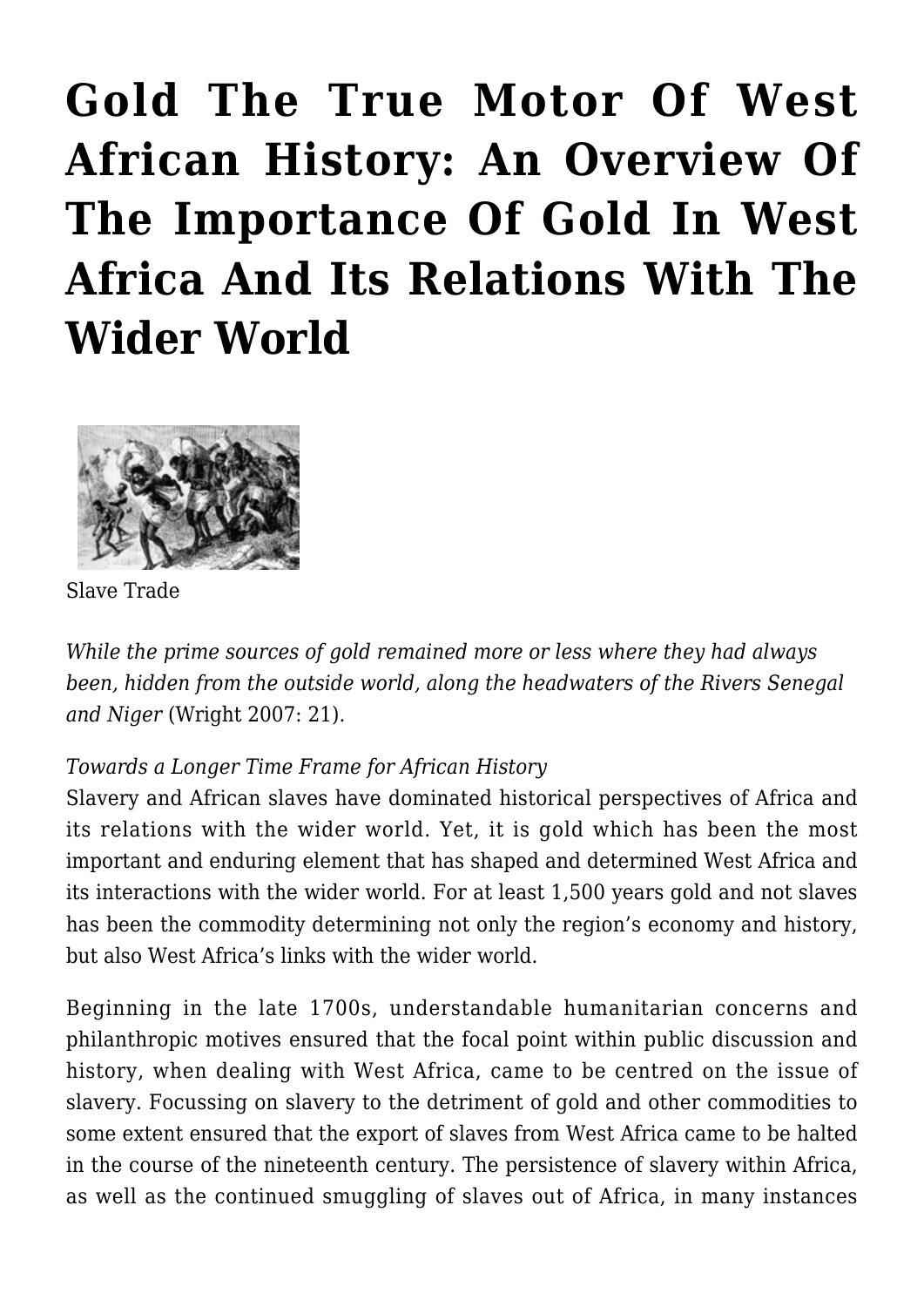served to legitimate the intervention in, and subsequent occupation of, West Africa by Europe's imperial powers. Ironically, those opposed to colonial rule made grateful use of the historical trope of slavery that existed within European discourse to hasten the end of colonial occupation in West Africa. Thus the discourse that had in many instances been used to legitimate the establishment of colonial rule, was also used to oppose colonial rule. But, and this is the important issue, in both instances it was the trope of 'slavery' that determined the manner in which lay and professional observers looked at West Africa's past. In both instances it was a dehumanising and debilitating view of history that effectively robbed, and continues to rob, West African historical actors of any agency beyond being mere pawns in the West's insatiable thirst and desire for slaves. The persistence of this negative history continues to rob West Africa of its rightful place in global history.

The focus on slavery has overshadowed and driven from both public and scholarly perception the realisation that West Africa's history is far more than slavery alone; it is indeed a sad irony of history that the incessant focus on the dark past of slavery has managed to eclipse the bright history of gold in West Africa. A refocus of West African history, away from the past three hundred years to the longer perspective of nearly two thousand years, brings into focus a far more constructive and less passive history of West Africa and its inhabitants. Far from being merely the subject pawns of the deeply exploitative and dehumanising trade and economic systems initiated outside of Africa, a refocus on the role of West African gold in its relations with the wider world, brings to the fore a far more energetic and virile history in which West Africa's relations with the rest of the world are based on a far greater degree of equality and shared interest.

This essay has been written with the express purpose of drawing to the fore the long history of gold in West Africa so that a new beginning can be made to refocus views of Africa and its people away from a debilitating and ultimately nihilistic focus on slavery. A focus on the long-term history West African gold will bring to the fore an interesting history in which Africans are not merely acted upon but ultimately determined the course of global history and humanity as a whole.

My argument has been structured in such a way that it makes three principal points, all of which relate to the period prior to 1900. These three points are: – Gold is widespread and accessible all across West Africa. That gold is to be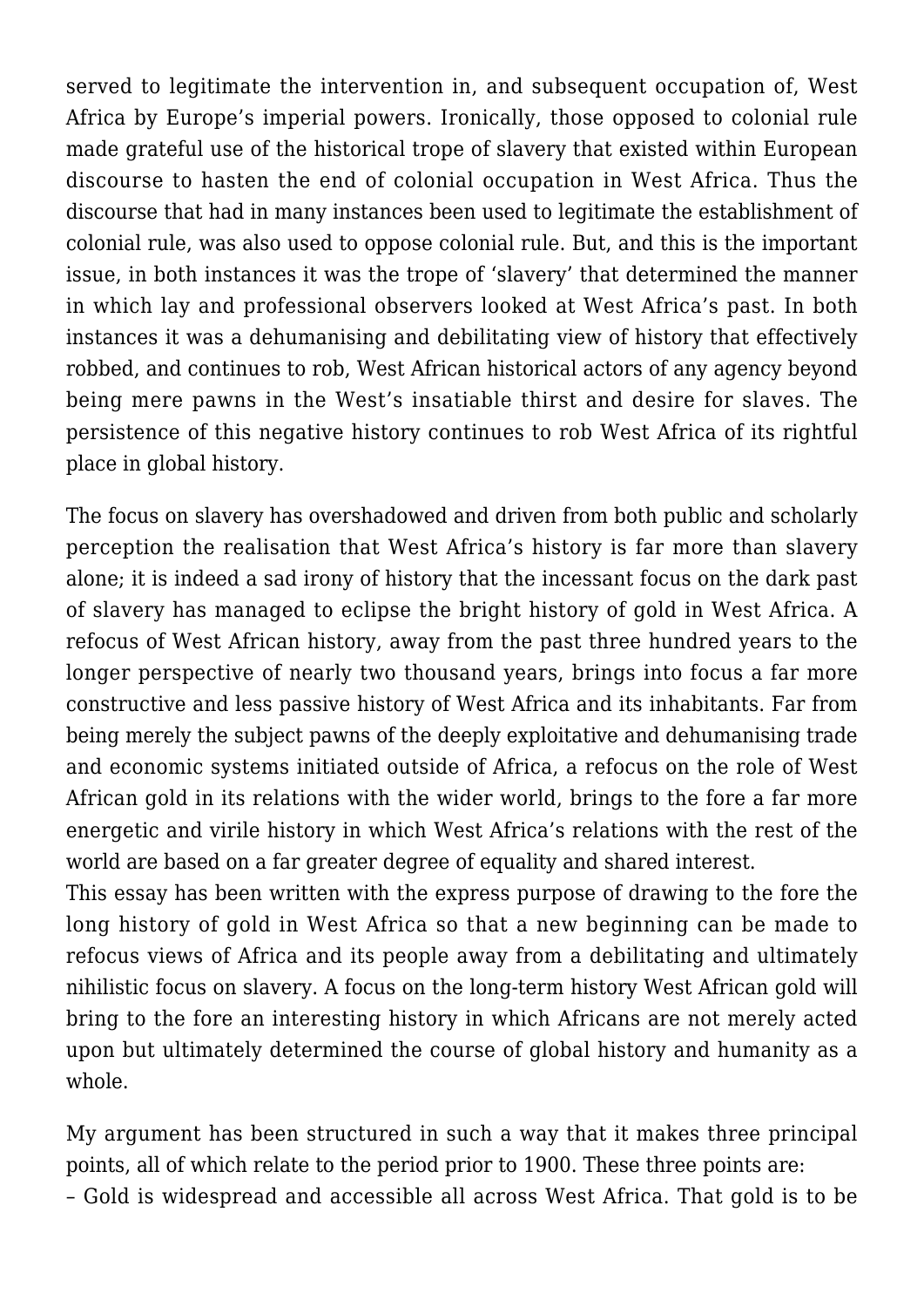found across West Africa in such a manner that people can access it without resorting to forms of technology other than those that they would normally use in their existence as non-mechanised agriculturalists;

– Between 400 and 1500 West Africa was the world's most important supplier of gold;

– The central role of Mande speaking peoples and Mande forms of social structure in coming to an understanding of the exploitation of gold in West Africa.

Broadly speaking, apart from the three points listed above, the paper has been structured chronologically, from approximately 1000 BC to 1800 AD, and roughly geographically from North, on the northern fringes of the Sahara, to South-West to the southern fringes of the Sahara, before ending in the South-East in the forest zones of West Africa and the shore of the Atlantic Ocean. Travelling through time and space we will touch upon the people referred to as the Garamantes in the Libyan desert, the ancient states of Ghana and Mali in what is today the Sahel of West Africa, before concluding with the Akan/Ashante forest polities in present-day Ghana.

## *Agriculturalists' Gold*

The gradual desiccation of the Sahara that began approximately 5,000 years ago served to concentrate human populations on the fringes of the desert. South of the Sahara agricultural communities came to be established around 1000 BC. For the past two thousand years members of these agricultural communities on the southern fringes of the Sahel have resorted to gold production for part of the year. Throughout the region 'placer' deposits have been prospected and mined for gold by agriculturalists during periods of the year in which the agricultural cycle came to a standstill.

Throughout West Africa gold mining has concentrated on placer deposits across a very large area with comparatively little reef mining. The mining of placer deposits has been possible with little technological investment, and was well within the reach of agricultural communities living in the areas concerned. As in the present, agriculturalists sought to supplement their income through searching for gold.

Instead, countless small gold workings across an extensive area of West Africa obscured the existence of a single well defined mine which people outside the area believed existed in the area. Instead, people outside of the area, who were ignorant of the extent of the extensive series of small scale agriculturalist gold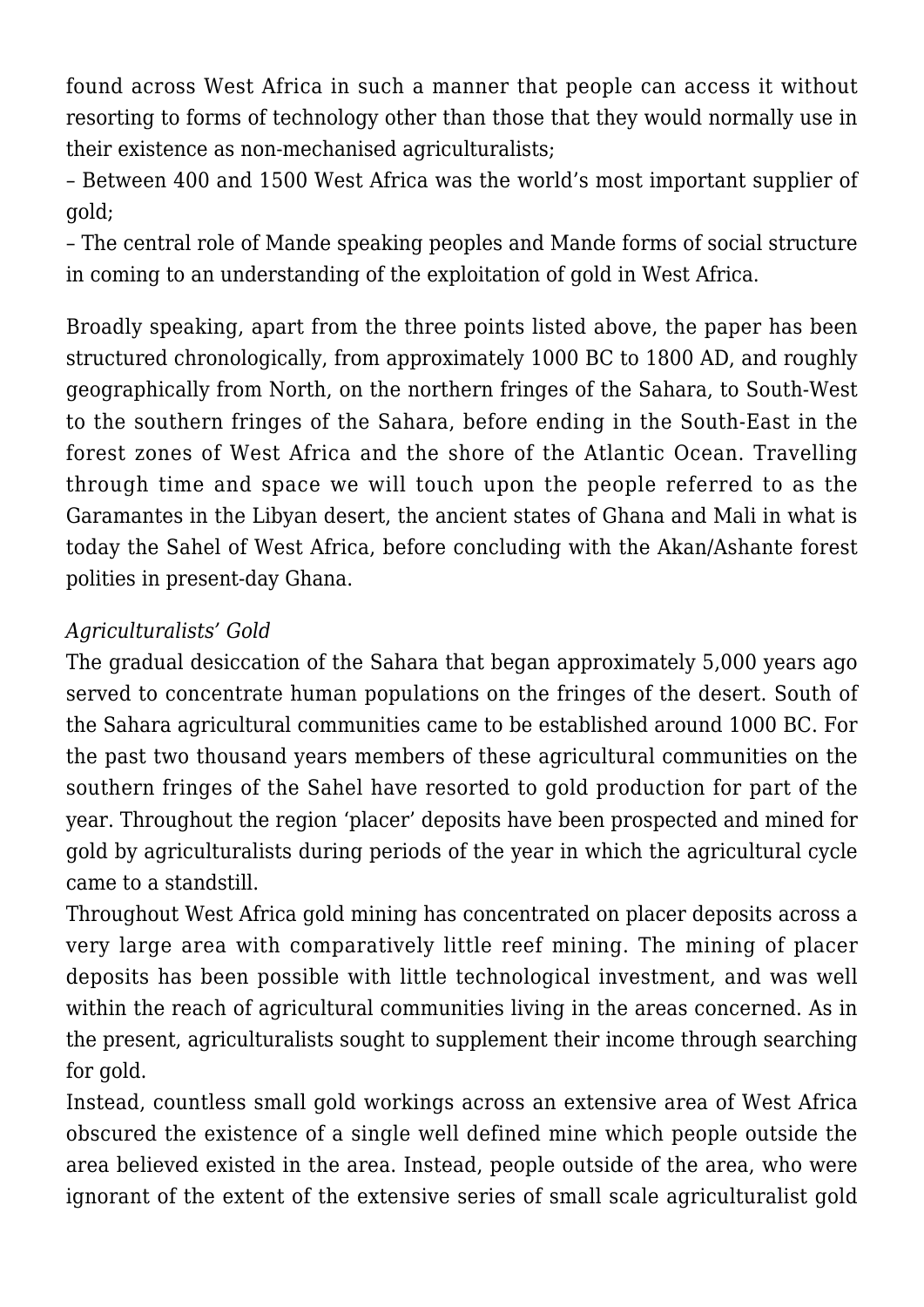workings, believed that the alleged single source of the gold was being consciously hidden from them by the West African kingdoms that developed in the area. It was precisely because placer deposits were so widely spread, and were so accessible to agriculturalists, that West Africa was able to produce so very much gold.



The Garamantes

### *Garamantes*

The Garamantes were Berber semi-pastoralists who lived almost directly south of what would become Carthage and controlled the trade going into and coming out of the Sahara from West Africa. The Garamantes are believed to have adopted horse-drawn chariots from Egypt in the late second millennium BC and riding horses in the first millennium BC (Iliffe 1995: 30). Rock art in the Sahara indicates that regular lines of communication were open to the sudanic belt from the Mediterranean via the Garamantes as early as 500 BC. The drawings, mainly of chariots or carts, some horse drawn and some bullock drawn, have allowed some to tentatively re-construct the trade routes that might have existed across the desert, and even to differentiate between routes.

Trade to and from West Africa was possible via wagon routes, yet with the ever further desiccation the Sahara became ever more of a boundary, eventually the Sahara became insurmountable for donkeys, horses and bullocks. Yet while it lasted the Garamantes controlled and determined the trade across the desert. Somewhat fancifully, Herodotus (n.d.) noted of the Garamantes:

Ten days' journey from Augila there is again a salt-hill and a spring; palms of the fruitful kind grow here abundantly, as they do also at the other salt-hills. This region is inhabited by a nation called the Garamantians, a very powerful people, who cover the salt with mould, and then sow their crops. From thence is the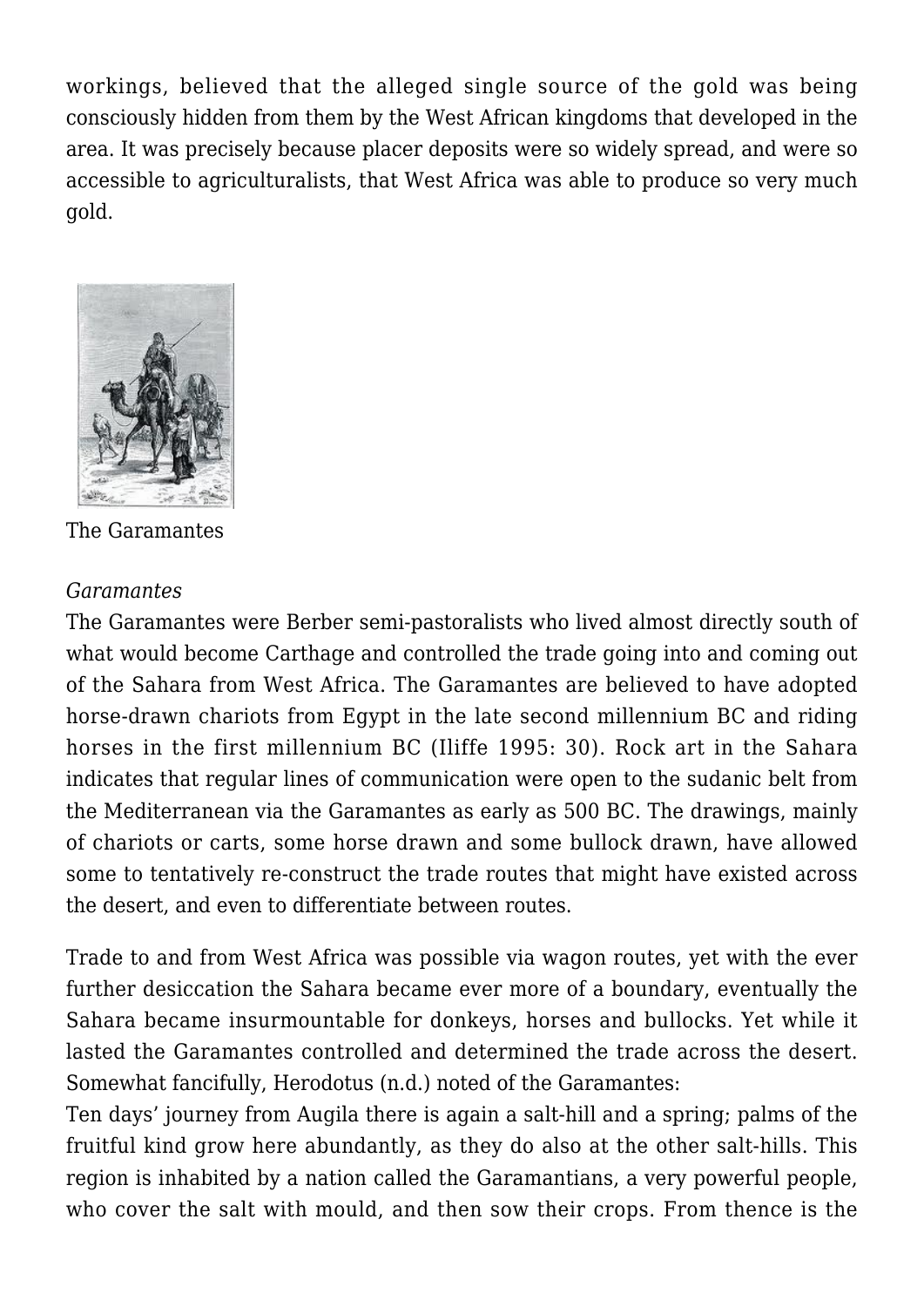shortest road to the Lutophagi, a journey of thirty days. In the Garamantian country are found the oxen which, as they graze, walk backwards. This they do because their horns curve outwards in front of their heads, so that it is not possible for them when grazing to move forwards, since in that case their horns would become fixed in the ground. Only herein do they differ from other oxen, and further in the thickness and hardness of their hides. The Garamantians have four-horse chariots, in which they chase the Troglodyte Ethiopians, who of all the nations whereof any account has reached our ears are by far the swiftest of foot. The Troglodytes feed on serpents, lizards, and other similar reptiles. Their language is unlike that of any other people; it sounds like the screeching of bats.

It has been suggested that the Garamantians traded directly with the Bambuk around the headwaters of the Senegal and Niger rivers, yet this is highly unlikely. None the less, the Phoenician settlement of Carthage, established due north of the Garamantians on the Mediterranean coast was fabled for its gold, which may very well have come from West Africa via Garamantes.

It is probable that by the time of the destruction of Carthage in 146 BC trade across the Sahara had come to a standstill. It would be at least another five hundred years before any form of regular trade came to be established across the Sahara again. Not until the camel had been introduced from Arabia into North Africa by the Romans in around 100 AD would it be possible for people to regularly and reliably traverse the Sahara. From at least 400 AD onwards camel mounted Berber established trade routes across the Sahara to West Africa. The camel and the caravans it enabled came to dominate the trans-Saharan trade until the second half of the twentieth century.

The introduction of the camel allowed for constant communication to be maintained between the Berbers on both shores of the Sahara. With their camels these people, bridged the desert, and carried an ever-growing trade, in which southbound salt was exchanged for northbound gold. There were four principal routes across the Sahara:

*– The Salima trail from Cyrenacia to Wadai;*

*– The Bilma Trail or Garamantes road from Tripoli to Kawar;*

*– The Gadames Road from Ghat to the Hausa country;*

*– The Sijilmassa – Walata Road from Morocco to the Middle Niger and Upper Senegal*.

Each of these routes represented a two month journey, with long waterless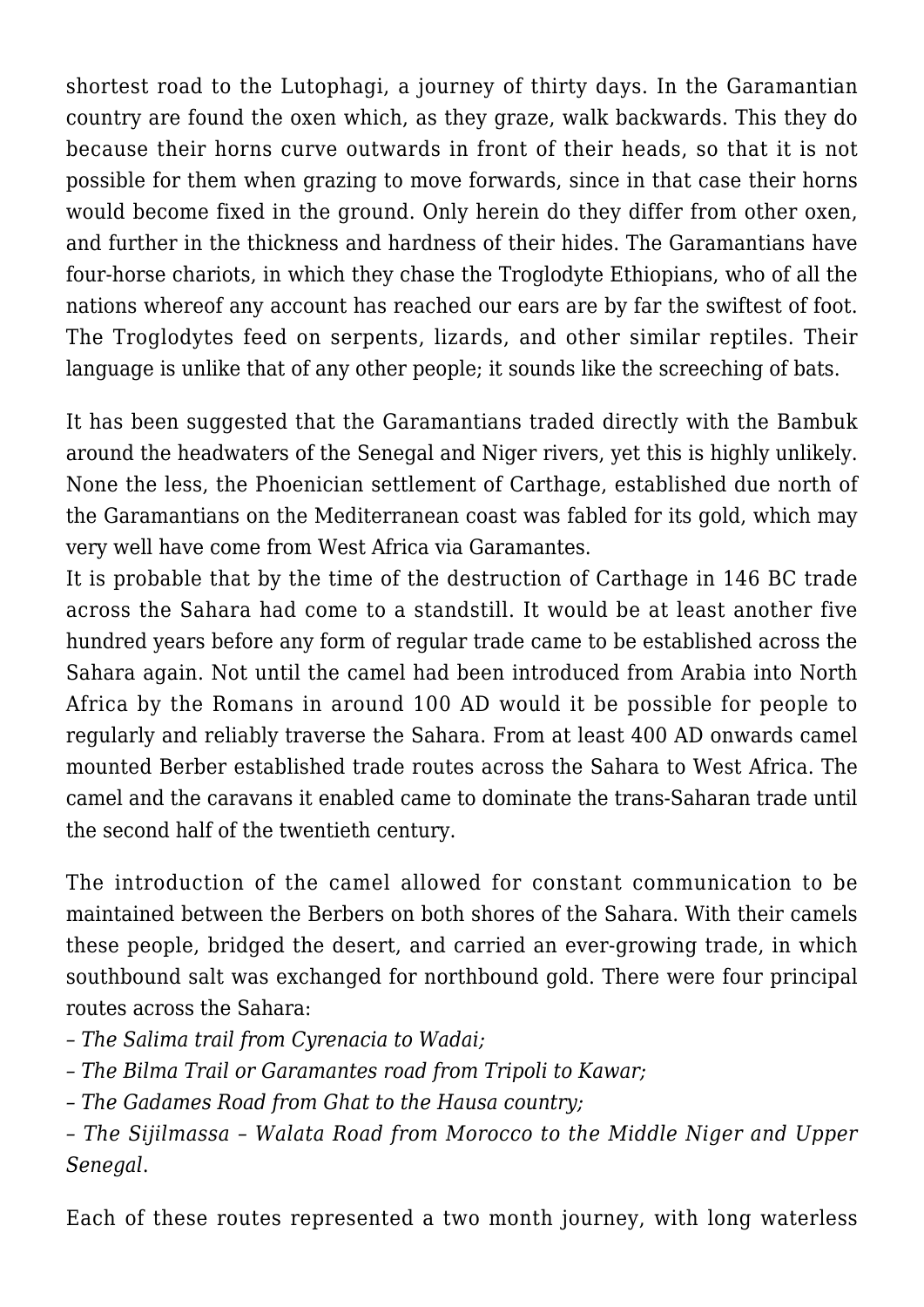stretches between oases. The most important of these routes, Sijilmasa to Walata, was founded on the gold of the Upper Niger that was exchanged for the salt of the Saharan oases of Tagaza and Taodeni.

It has to be borne in mind that when, following the introduction of the camel, the trans-Saharan trade routes were explored and established, the first Berber traders to reach the southern shores of the Sahel found an already longestablished and extensive trading system within West Africa. That is, the trans-Saharan trade and outside influence did not initiate the initial establishment of West African trading systems or political units; instead the Berber allowed for the intermeshing of two previously wholly separate trading systems, that of the Mediterranean and that of West Africa. As Iliffe succinctly noted (1995: 81): '*The chief reason why trans-Saharan trade grew so swiftly in the early Islamic period was probably that it linked two flourishing regional economies*.'

For its part West Africa contributed gold to the new trading linkages and for the coming 1,100 years, until the European discovery of America, West Africa supplied the bulk of the known world's gold.

### *Sudanese States: Ghana and Mali*

From around 400 AD a series of Sudanese states rose to ascendancy and eventual decline. Amongst the most well-known of these states are Ghana and Mali. Although historians refer to these states as kingdoms or empires, it has to be borne in mind that they have taken terms and concepts drawn from European history and transferred them onto an African reality which culturally and politically was different to Europe (see, for instance, Jansen 1996).

The medieval state of Ghana (not to be confused with present-day republic of Ghana) was established by Mande speaking people in the Hawd region around Kumbi Saleh in present-day southern Mauretania. It is remembered by the present-day Soninke as the state of Wagadu. Medieval Ghana's population developed iron working techniques and established a centre of authority which traded across the Sahara. Gold was mined to the south of the newly emergent polity at the headwaters of Niger and Senegal rivers in what has become known as the Bure and Bambuk goldfields respectively.

Traders and merchants from Ghana traded for gold from these mining areas by means of what has become known as '*silent trade'*, or dumb barter. Upon reaching the gold mining regions the Ghanaian traders would place their trade goods on the ground, then they would beat on large drums and blow on trumpets,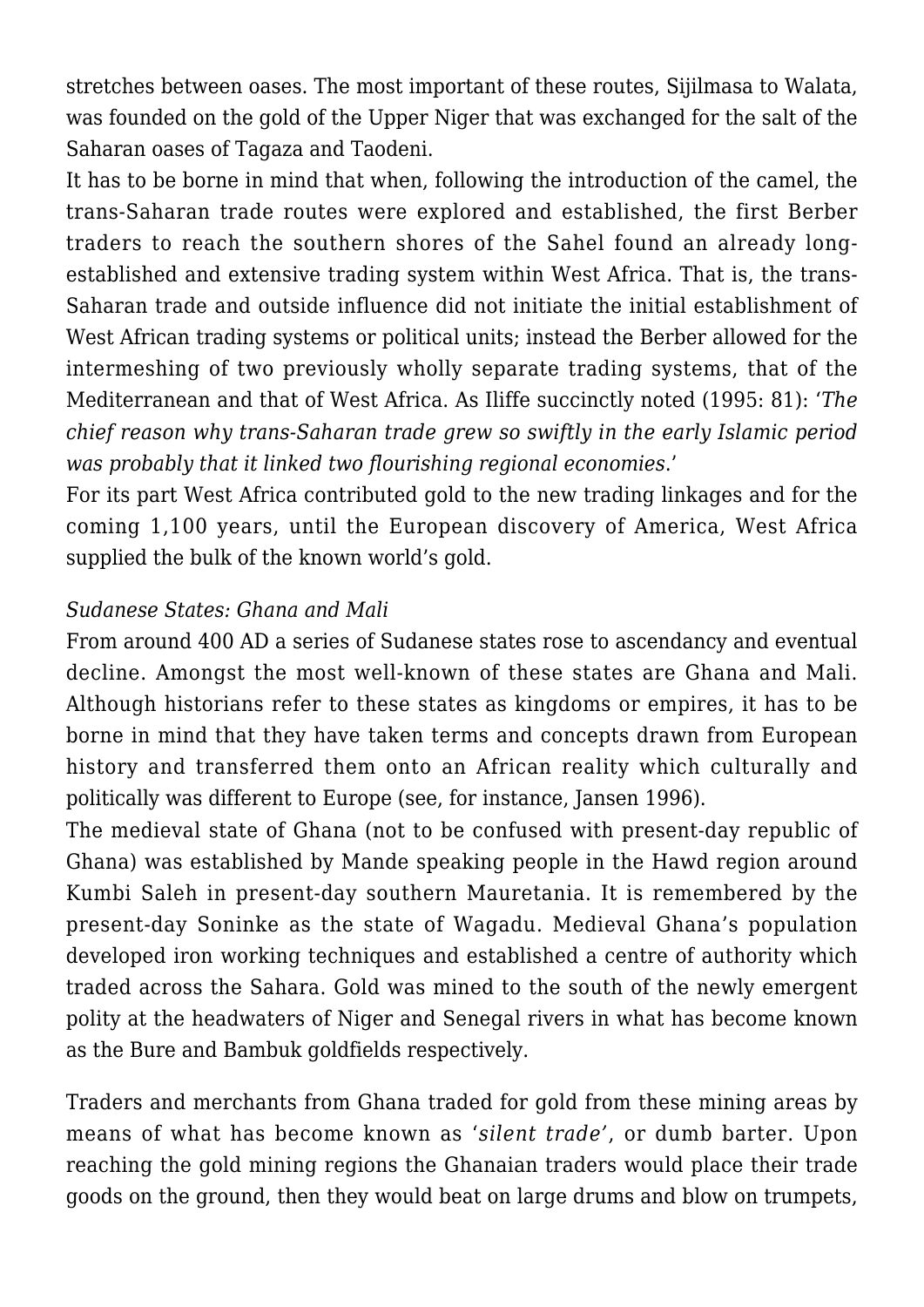before withdrawing out of sight. The local Africans would then emerge and place what they believed to be the equivalent value in gold on the ground next to the goods they wished to trade for. The Africans would then withdraw, and the traders would re-emerge. If the traders agreed with the exchange rate being offered, they would take the gold and once again beat their drums and blow their trumpets before withdrawing with the trade being completed. The gold would then be taken to the market towns of Kumbi Saleh or Aoudaghost, the southern terminus of the western trans-Sahara trade route that led from Marrekesh in Morocco. In these towns the gold would be exchanged for salt and exotic Mediterranean goods transported across the Sahara by North African merchants. Through controlling the trade and taxing the import and export of goods transported to Ghana in exchange for gold the Ghanaian state was able to accrue wealth and strengthen its position.

As the west African Sudan and Sahel is largely bereft of salt, and salt was in short supply everywhere in the region, it '*was literally worth its weight in gold*' to Africans in West Africa at the time (Crowder 1977: 28). The oases town of Taghaza, which was built completely from salt and was entirely dependent on food transported into the town from the North and the South depended solely on its production of salt.

When the Arabs conquered North Africa in the seventh century they discovered that Berber nomads on camels had long established trade links with Ghana, and that the main item of trade was gold. This was of particular importance to the Arabs for their monetary system was based on gold. For the coming eight hundred years, until the Americas were brought into direct contact with Europe and Asia, West Africa was to become the prime source of gold in Europe and the Levant. By the eighth century Ghana's fame as 'the land of Gold' had reached the court of the Caliph in Baghdad, where news of its existence was recorded by the geographer Al-Fazari (Crowder 1977: 27). According to the early tenth-century geographer Ibn al-Faqih, gold grew there '*in the sand, as carrots do, and is picked at sunrise*' (in Wright 2007: 19).

The Arab conquest of North Africa gave the trans-Saharan trade a new impetus by linking it with a vast empire, anxious to obtain as much as possible of its gold, on which the monetary system of the muslim world depended. Traders from the eastern parts of the Muslim world, mainly from Iraq, were attracted to towns at the northern end of the trans-Saharan trails.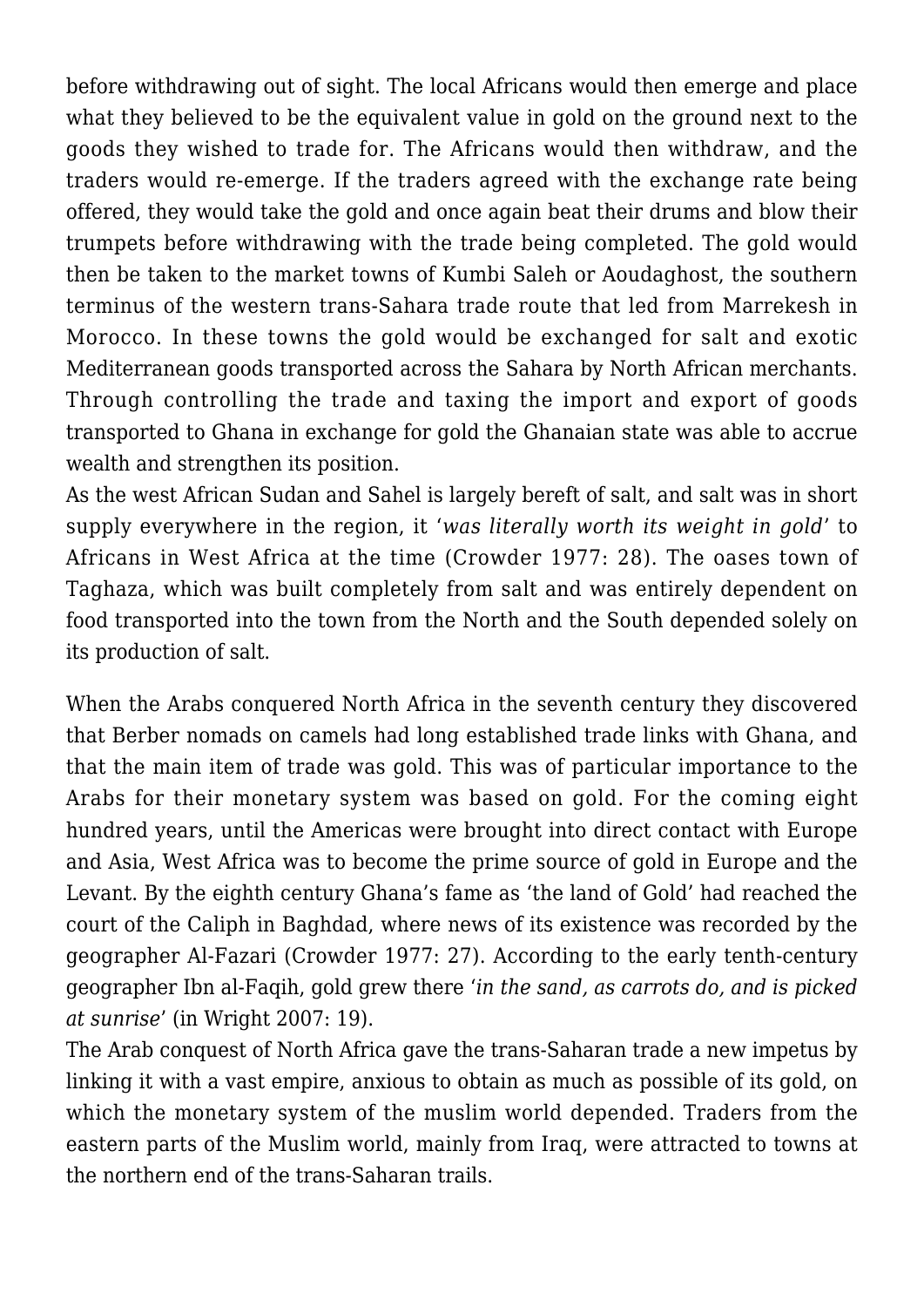The Andalusian Spanish Arab traveller Abu Ubayd Al-Bakri visited the court of Tunku Menin, the reigning ruler of Ghana in the year 1065. Upon his return to Andalusia Al-Bakri wrote The Book of Routes and Kingdoms and noted that Ghana's ruler commanded an army of no less than 200,000 men, of whom 40,000 were bowmen. He levied taxes on imported salt and gold, thus for every donkey load of sold transported into Ghana he levied a tax of one dinar in gold. His subjects were permitted to sell gold dust, but all nuggets were the property of the ruler and remained under his control (Crowder 1977: 30). Al-Bakri (cited in Iliffe 1995: 51) wrote of the ruler of Ghana:

*The king has a palace and a number of domed dwellings all surrounded with an enclosure like a city wall (…) The king adorns himself like a woman (with gold) round his neck and on his forearms, and he puts on a high cap decorated with gold and wrapped in a turban of fine cotton. He sits in audience or to hear grievances against officials in a domed pavilion around which stand ten horses covered with gold-embroidered materials. Behind the king stand ten pages holding shields and swords decorated with gold, and on his right are the sons of the (subject) kings of his country wearing splendid garments and their hair plaited with gold*.

The ruler of Ghana never fully embraced Islam but maintained good relations with Islamic traders from North Africa. The capital of Ghana, probably Kumbi Saleh, in Southern Mauritania was divided into two cities, one Islamic with twelve mosques and six miles away the royal capital with its own mosque but also the stronghold of traditional religion. The rise of the Almoravids, who would later occupy Spain, brought about an end to the traditional religion of Ghana and ended its dominance.

Across West Africa, the Soninke recall the collapse of Ghana with a legend about 'Wagadu' that brings to the fore the conflict that existed in medieval Ghana between Islam and the traditional religion of its leaders. A traditional religion that ensured the fertility of the goldfields upon which the state depended. Crowder & Ajayi summarize the legend as follows (1971: 125):

*Wagadu was blessed with vast amounts of gold, replenished annually, thanks to the guardian of the kingdom, a snake. The snake was worshipped in an annual sacrifice of a virgin. Catastrophe came about when the lover of the virgin chosen to be sacrificed killed the snake. The dying snake pronounced a dreadful curse, causing the desiccation of the land and the cessation of the gold, which moved to*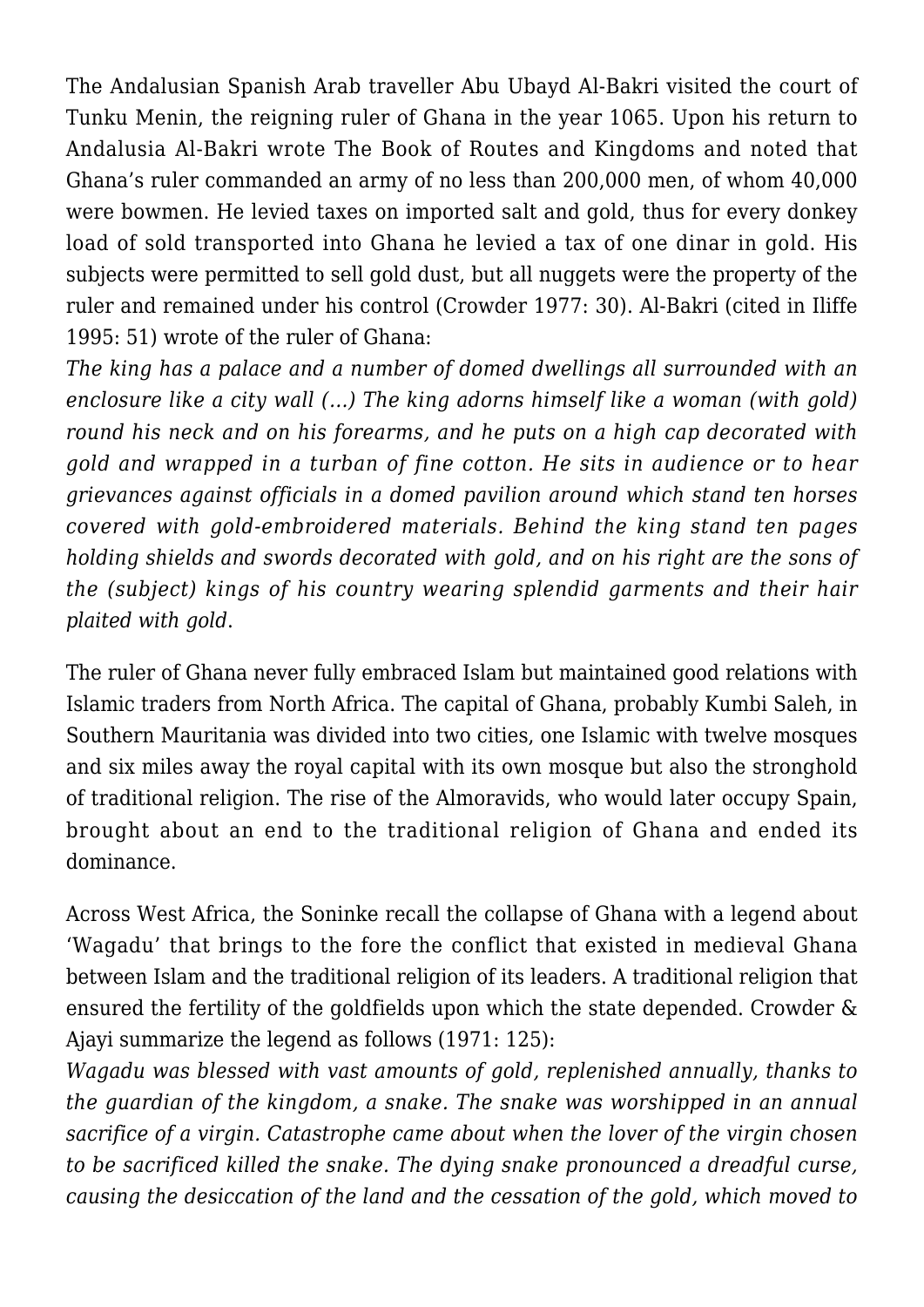*Bure on the Upper Niger. As a result the people dispersed and their country turned into desert.*

Elizabeth Isichei (1997: 224) wrote of this tradition: *'It is an extraordinarily vivid symbolic representation of the decline of a kingdom, the advent of Islam, and the degeneration of the enivironment.*'

Ghana came to be established in the fourth century, essentially at that moment in time when North African Berber traders were able to effectively use the camel to cross the Sahara. Ghana developed its position through being positioned in such a way that it could control the flow of gold from both the Bure and Bambuk goldfields as it moved northwards to the terminus on the southern shore of the Sahara desert. Perfectly positioned to control the trade Ghana existed for approximately eight hundred years until it collapsed in the early 1200s.

Undoubtedly the most remarkable and well known history in West Africa is that of Sunjata, the '*Lion King'* (jata = 'lion'; 'Sun' is from Sogolon, his mother's name), and the society he founded, called 'Mali' or 'Mande'. All across the Sahel griots and hunters' bards continue to recount the trials and tribulations of Sunjata. Indeed, it has been argued that the political system that came about on account of Sunjata's activities continues to influence and determine social structure within Mande societies across West Africa (cf. Jansen 1996).



Mansa Musa

The epic of Sunjata notes that the history of Mali begins with Sunjata's defeat of the oppressive Soso blacksmith-king Sumaoro Kanté. Shortly there after Sunjata claimed and gained the allegiance of people from the headwaters of the Niger to the Sahara in the North and the Senegal in the West. Essentially the economy of Mali was based on the agriculture of its people, supplemented by profits gained from control and taxation of the trade in gold. Taxation was invested into an army of chain-mailed cavalry that extended the empire to the Atlantic. The early fourteenth century became the golden age of Mali; the empire came most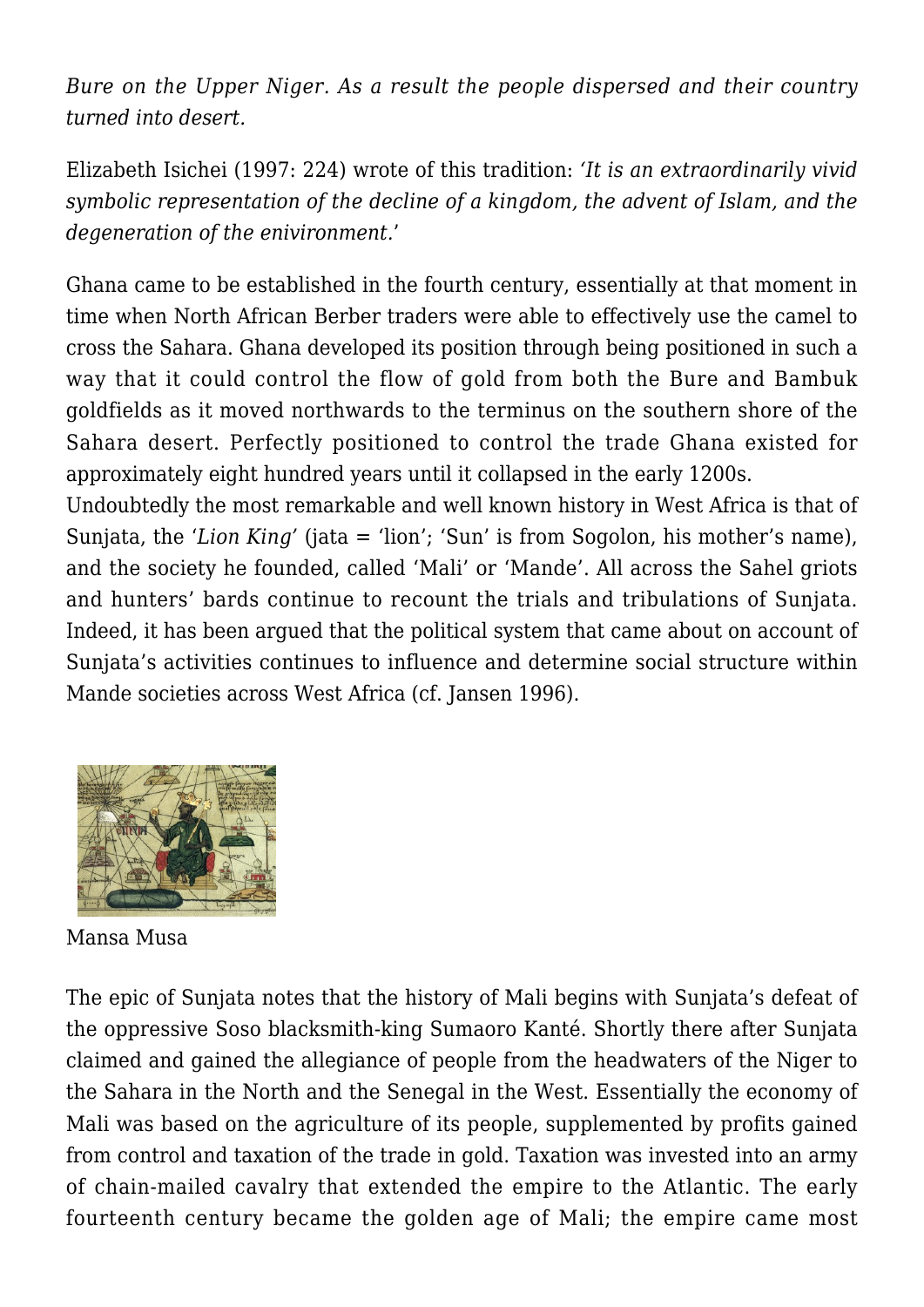spectacularly to the attention of the world during the reign of Mansa Musa (1312-1337) the most famous of the Mali rulers. It was Mansa Musa's pilgrimage to Mecca in 1324 that literally put Mali on the map. During his stay in Egypt on his way to Mecca he spent and gave away so much gold that there was a major devaluation of currency. The Catalan map of Abraham Cresques shows Mussa Melli seated on a golden throne, wearing a golden crown, and describes him as '*the richest and most noble king in all the land*' (quoted in Crowder 1977: 32).



Ibn Battuta

Shortly after the reign of Mansa Musa, the Arabic traveller Ibn Battuta, travelled to Mali in 1352. He provided first hand descriptions of the ruler of Mali as sitting on cushions of the finest silks, bedecked with expensive European cloth, with a golden crown and a parasol topped with a golden bird the size of a falcon, and being praised by a group of musicians as the most venerable descendant and successor of Sunjata (Ibn Battuta 1929: 326). Ibn Battuta's detailed reports provide also a first-hand account of the journey from the Mediterranean across the Sahara via the oasis Sijilmasa to Taghaza, the first town within the jurisdiction of the ruler of Mali. Not surprisingly, Ibn Battuta disliked Taghaza, a hot, smelly, fly-ridden city made of salt slabs with camel skin roofs and entirely bereft of any trees. All food had to be brought in from outside, dates from the north and millet from the south. People travelled from the south to collect salt; in the words of Ibn Battuta (1929: 318):

The negroes use salt as a medium of exchange, just as gold and silver is used (elsewhere); they cut it up into pieces and buy and sell with it. The business done at Tagházá, for all its meanness, amounts to an enormous figure in terms of hundredweights of gold-dust.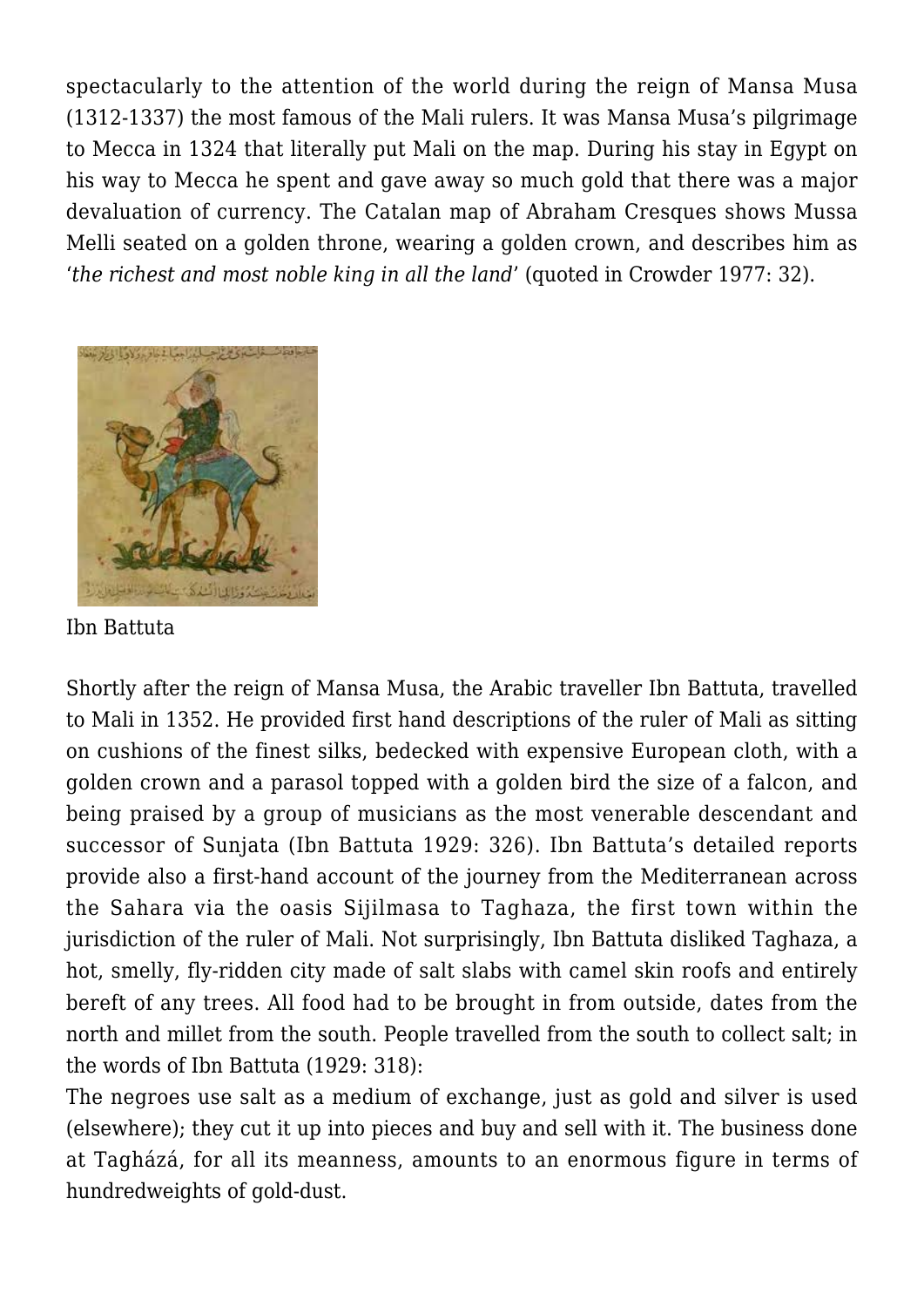Travelling along the trade route that transferred gold from West Africa, Ibn Battuta provided posterity with not only a detailed itinerary but also a detailed description of the manner in which trade was conducted between the Mediterranean and West Africa.

#### *The Asante Kingdom*

The historian Ivor Wilks has convincingly demonstrated that it were smiths and traders from the Sahel, the area of the Sudanese states, who first discovered, developed and maintained the goldfields deep in the forests of present-day Côte d'Ivoire and Ghana (Wilks 1993: 1-39).

In the fifteenth century reports of the fabulous wealth of the ruler of Mali were known in Europe. Even before the completion of the '*Reconquista*' of the Iberian peninsula in 1492 European powers not only gained extensive insight into the Almoravid kingdoms they had destroyed in mainland Europe, but they also sought to gain direct access to the trade in gold from West Africa which had been used in part to fund the establishment of the Muslim province of Al-Andalus in the peninsula. To this end, beginning in the 1450s Portuguese caravels began progressing ever further down the West African coast. By the 1460s they had passed and named Sierra Leone ('Lion Mountains'), and by 1471 had established Elmina ('the mine') on the Gold Coast (the present-day republic of Ghana).

The Portuguese had been anxious to find the true source of the gold of West Africa, to this end they had rounded Sierra Leone and tacked up the coast to where Elmina came to be situated. When they first cast anchor off the coast of Ghana their hopes and aspirations appeared to have come about for they discovered coastal people who were prepared to trade in Gold and who used Malinke honorific titles to distinguish themselves. That is they had found people who were aware of 'Mali', and more importantly they had found, what appeared to be, another route to the gold of Mali that effectively bypassed the Sahara (Wilks 1993: 5).

The Portuguese began to import slaves from the kingdom of Benin – in presentday Nigeria – and the Congo to exchange in Elmina for gold, and at the beginning of the sixteenth century 'a yearly tally from 24,000 to 30,000 ounces' was being taken from Elmina to the treasury in Lisbon (Wilks 1993: 5). None the less, the Portuguese were aware of the fact that they were unable to compete sufficiently with the trade for gold from the forests northwards to the Sahel. The bulk of the forest gold travelled North through to Djenne on the Niger river, from where it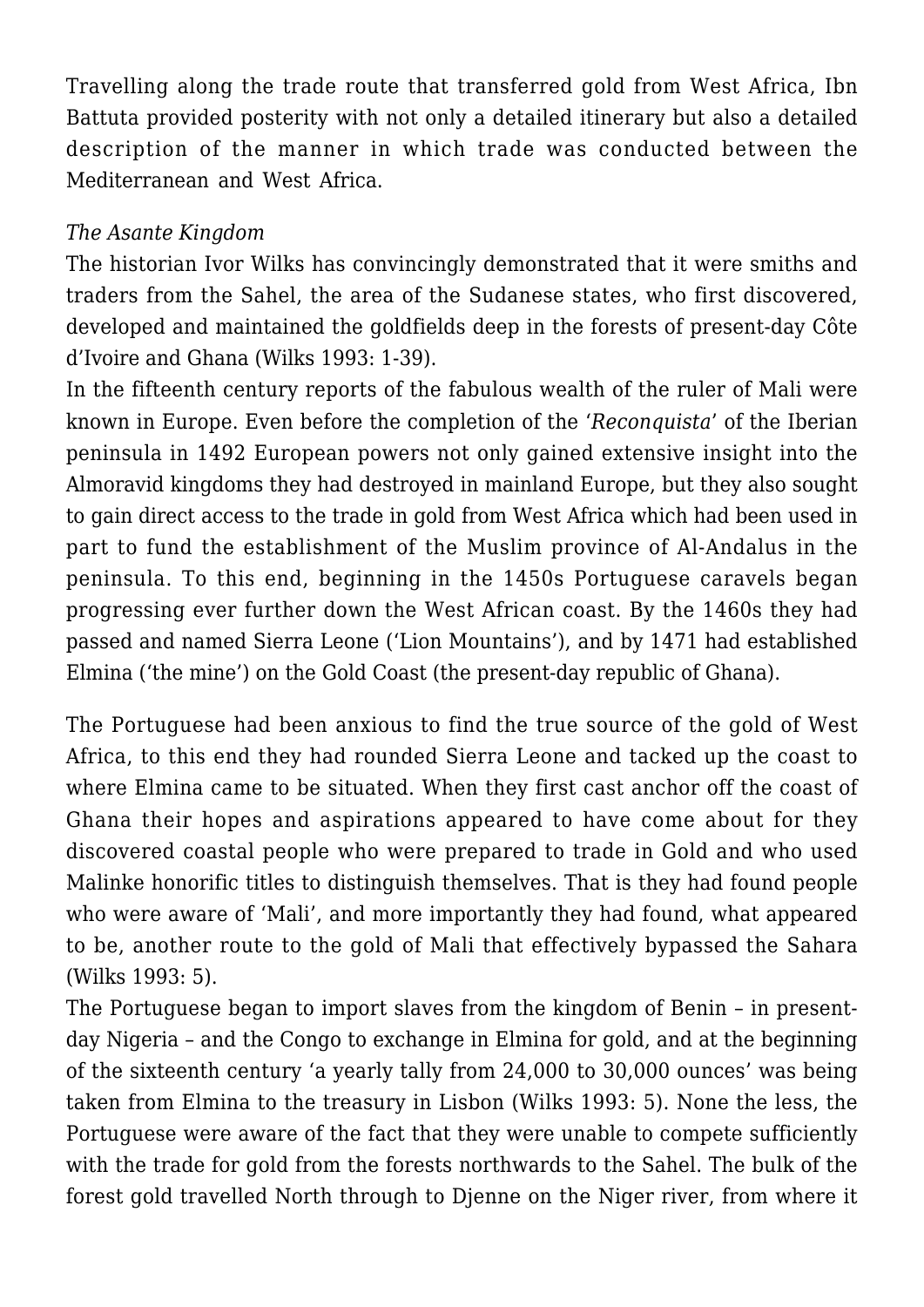was transported to Timbuktu and onwards across the Sahara.

In the mid-sixteenth century, Mande horsemen founded the kingdom of Gonja centred on Bighu between the Black and the White Volta, pushing the Mossi kingdom of Dagomba eastwards to modern Yendi (Isichei 1997: 230). According to Arab records the ruler of Mali had dispatched an expedition to Bighu to complain that tribute in gold was not reaching him. Instead of returning the soldiers established a new state, married into the local community and adopted the language of the people, whilst remaining the ruling caste.



Asante – golden stool

The newly established Gonja state appears to have relied on raiding for slaves, which it then exchanged with Akan polities in the forest region in exchange for Gold. Of these forest polities, the kingdom of Asante would rise to ascendancy at the end of the seventeenth century. Asante, imported slaves to dig for gold, raided slaves from the north and later came to export both. In the mid eighteenth century Bighu, which had once been subject to Mali, became a tributary state to Asante (Wilks 1993: 1-39).

#### *Conclusion*

For more than 1,500 years gold has determined the political economy of West Africa and determined its relations with the outside world. The horrors of the trans-Atlantic slave trade and the plantations of the New World are not to be ignored. Yet it must not be forgotten that the trans-Atlantic slave trade lasted for a comparatively short period of time, approximately three hundred years. Furthermore, the bulk of literature dealing with the Slave Trade concentrates on what occurred outside of Africa, and when it does deal with Africa and its peoples, they are presented as victims duped and subjected to the will of calculating foreigners. Indeed, this sad nihilistic history obscures more than that it